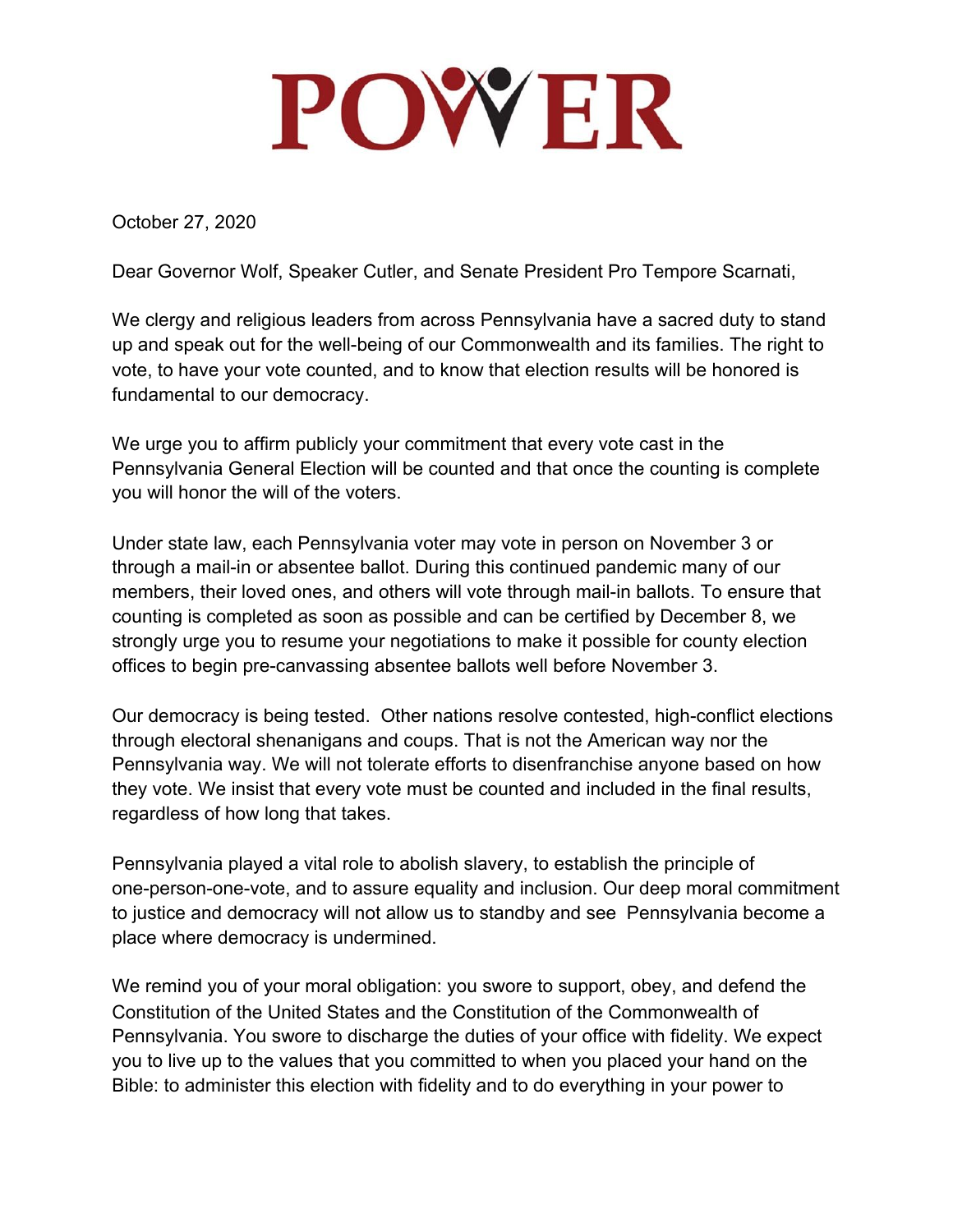condemn and prevent any efforts to impede the right to vote. Please contact Bishop Dwayne Royster at [droyster@powerinterfaith.org](mailto:droyster@powerinterfaith.org) for more information.

Sincerely,

Bishop Dwayne Royster, POWER Interfaith, Philadelphia Rabbi Judith Abrahamson, Kol Emet, Bensalem Rabbi David Ackerman, Congregation Beth Am Israel, Penn Valley Rabbi Howard Avruhm Addison, Graduate Theological Foundation, Philadelphia Rev. Katie Aikins, Tabernacle United Church, Philadelphia Rev. David Akers, United Church of Christ, Audubon Rev. Michael Alleman, Grandview Church of Lancaster, Lancaster Rabbi Rebecca Alpert, Philadelphia Rev. David Anderson, Episcopal Community Services, Philadelphia Rev. Matthew Arlyck, Broad Street Ministry, Philadelphia Rev. Dr. Kyle Babin Rev. Rev. Edward Bailey, Lancaster Evangelist Angela Baker, Ward Emmanuel AME Church, Philadelphia Rev. Barbara Ballenger, Church of St. Martin-in-the-Fields, Philadelphia Rev. Barbara Ballenger, Episcopal -- St Martin's, Philadelphia Rev. Dr. Lori Banfield, Redemption Housing - Reentry Services, Philadelphia Rabbi Shelly Barnathan, Or Zarua, Havertown Bishop Allen Bartlett, Episcopal Diocese of PA (Retired), Philadelphia Rev. Dr. Bonnie Bates, PNEC, Palmerton Rev. Lillie Battle, AME Church, West Chester Rev. Rick Bauer, St. Edward's Episcopal Church, Lancaster Rev. Regina Bautista, St. John's Episcopal Church, Marietta Rev. Kimberly Berenotto, Good Shepherd United Church of Christ, Boyertown Pastor John Bergen, Germantown Mennonite Church, Philadelphia Rabbi Leah Berkowitz, Congregation Kol Ami, Elkins Park Rabbi Sandra Berliner, Elkins Park Rabbi Marjorie Berman, Reconstructionist Rabbinical College, Clarks Summit Rabbi Phyllis Berman, Member of Mishkan Shalom, Phila. Pnai Or, Germantown Jewish Centre's Dorshei Derekh, Philadelphia Rabbi Aaron Bisno, Rodef Shalom, Pittsburgh Rev. Rebecca Blake, Old Pine Presbyterian Church, Beacon Church, Philadelphia Rev. Josh Blakesley, Love In Action UCC, Hatboro Rev. Josh Blakesley, Love In Action United Church of Christ, Hatboro Rev. Bill Bloom, United Christian Church, Levittown PA, Levittown Rev. Neil Bond, St. Peter's Evangelical Lutheran Church, Philadelphia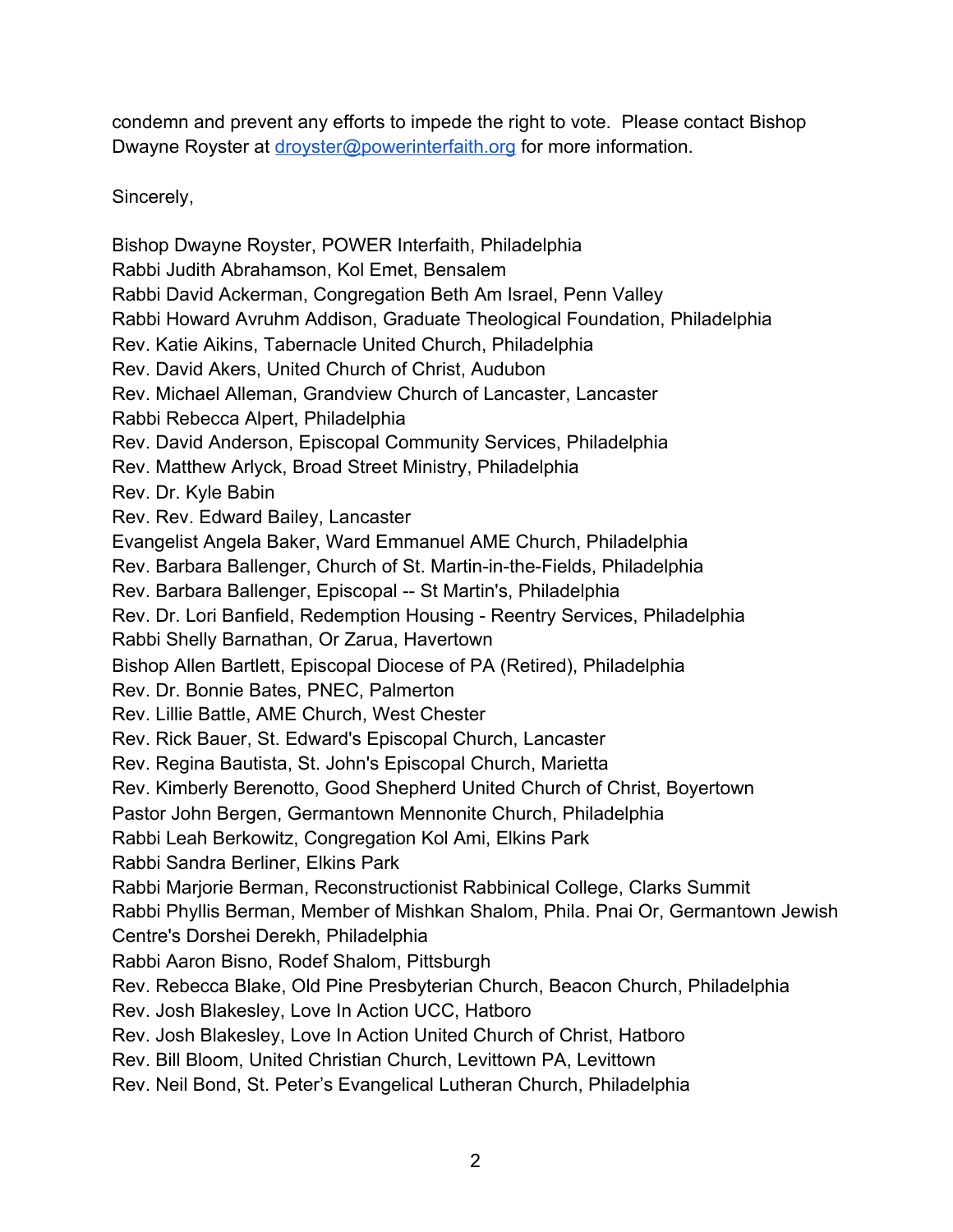Rabbi Anna Boswell-Levy, Congregation Kol Emet, Yardley Dr. Drick Boyd, West Philly Mennonite Fellowship, Bromall Dr. Barbara Breitman, Mishkan Shalom, Philadelphia Minister Sharleen Briggs, Tasker st. Missionary Baptist church, Yeadon Rev. Jeffery Brinks, St. John's United Church of Christ, Easton Rabbi Charles Briskin, Shir Ami, Newtown Rev. Jay Broadnax, Mt. Pisgah AME Church, Philadelphia Rev. Andrea Brown, Grandview United Methodist Church, Lancaster Rev. David Wesley Brown, FUMCOG (Retired), Philadelphia Rev. Carolene Brubaker, Grandview United Methodist Church, Lancaster Rev. Dr. Geneva Butz, Pastor Emerita, Old First Reformed Church, Philadelphia, Rev. Dr. Malcolm Byrd, His Disciples Renewal Ministries, Lansdowne Rev. Michael Caine, Old First Reformed United Church of Christ, Philadelphia Rev. Hannah Capaldi, First Unitarian Church of Philadelphia, Philadelphia Rev. Mary Capron Dr. Greg Carey, Lancaster Theological Seminary, Lancaster Rabbi Reba Carmel, Cheltenham Rev. patricia cashman, Diocese of Pennsylvania, Lansdale Rev. Carolyn C. Cavaness, Bethel AME Church of Ardmore, Ardmore Rabbi Elyssa Cherney, Tackling Torah, Philadelphia Rabbi Tamara Cohen, Moving Traditions, Jenkintown Rabbi Debrah Cohen, Chaplain, Philadelphia Rev. Laura Colee, Broad Street Ministry, Philadelphia Rev. Dr. Robert Collier, Black Clergy of Philadelphia and Vicinity, Philadelphia Rev. Robert Coombe, First United Methodist Church of Germantown, Philadelphia Rabbi Fredi Cooper, Reconstructing Judaism, Wyndmoor Rabbi Neil Cooper, Temple Beth Hillel - Beth El, Wynnewood Rev. Wanda Craner, United Church of Christ, Boyertown Rabbi Meryl Crean, Mishkan Shalom, Upper Gwynedd Rabbi Meryl Crean, Upper Gwynedd Rev. Dr. Wayne Croft, St. Paul's Baptist Church, West Chester Rev. Linward Crowe, Bethel A.M.E., Lancaster, PA, Manheim Rabbi Darryl Crystal, Temple Sinai, Pittsburgh Rev. Faith D'Urbano, Episcopal Dioceses of Bethlehem and Central PA, Lancaster Rev. Dr. Beverly Dale, United Christian Church of Levittown, Philadelphia Bishop Patricia Davenport, Southeastern Pennsylvania Synod, ELCA, Philadelphia Rabbi Fred Davidow, Board of Rabbis of Greater Philadelphia, Havertown Rev. Leigh DeVries, Bryn Mawr Presbyterian Church, Bryn Mawr Pastor Eileen DiFranco, Community of St. Mary Magdalene, Philadelphia Rev. Dr. Calenthia Dowdy, Philadelphia FIGHT, Philadelphia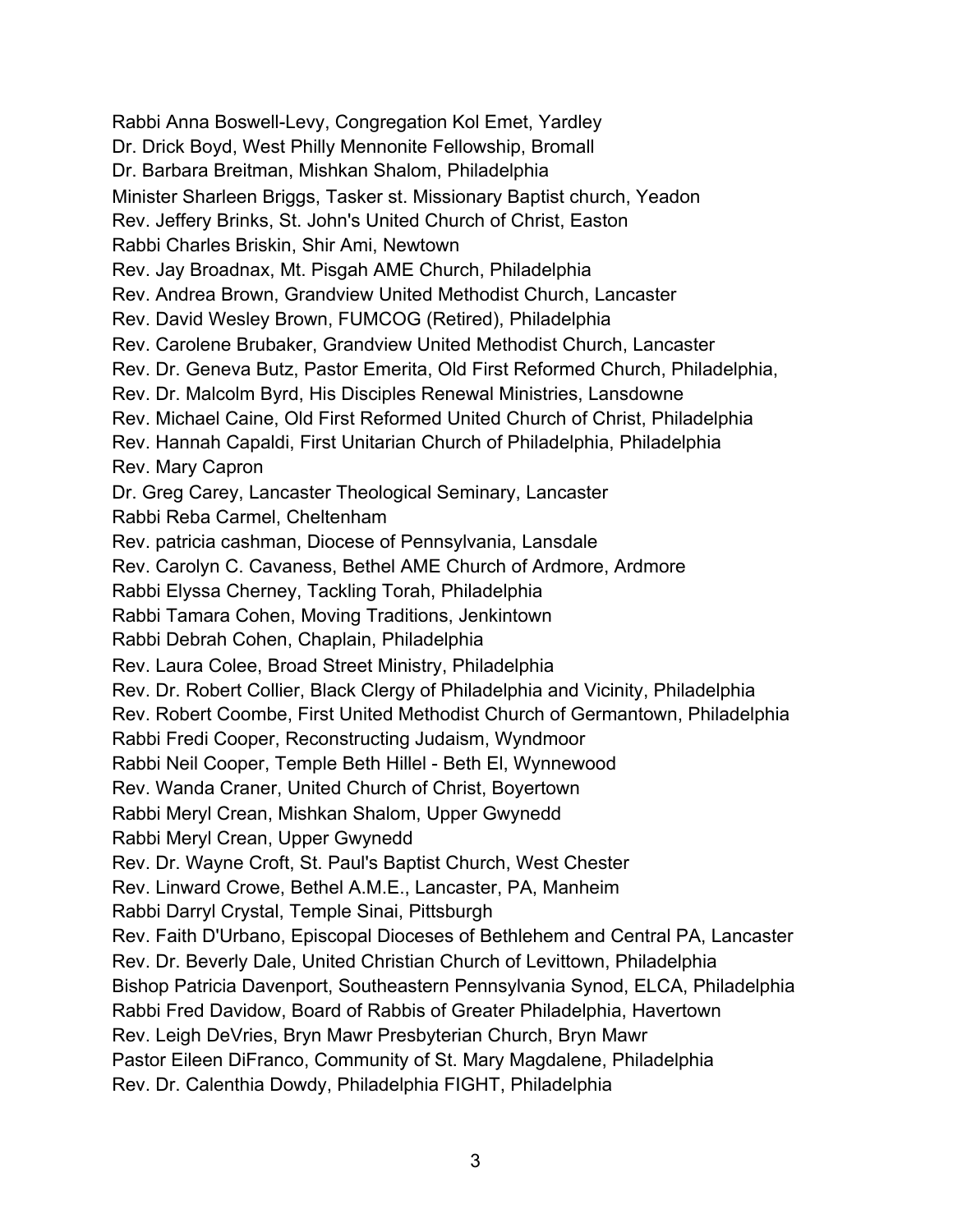Rev. David Dubbeldam, Unitarian Universalist Church of the Restoration, Philadelphia Deacon Carol Duncan, St. Martin In the Fields Episcopal Philadelphia, Philadelphia Rev. Lucy Ann Dure, St. Mary's Episcopal Church, Wayne, Philadelphia Rev. Daniel Eisenberg, Saint John's Lutheran Mayfair Philadelphia, Philadelphia Rabbi Sue Levi Elwell, Delaware Valley Association of Reform Rabbis, Philadelphia Rev. Dr. Thomas Eoyang, Church of the Holy Comforter, Drexel Hill Rev. Jean Erb, retired United Church of Christ, Philadelphia Rev. Margaret Ernst, Chestnut Hill United, Philadelphia Rev. Dr. Sandra Fees, First Unitarian Universalist Church of Berks County, Reading Rev. Richard Fernandez, Tabernacle United Church, Philadelphia Rev. Fritz Fowler, University Lutheran Church, Philadelphia Rabbi Eli Freedman, Congregation Rodeph Shalom, Philadelphia Rabbi Dayle Friedman, Growing Older, Philadelphia Rabbi Marsha Friedman, Philadelphia Rev. Peter Friedrichs, Unitarian Universalist Church of Delaware County, Media Rabbi Robyn Frisch, Temple Menorah Keneseth Chai, Philadelphia Rev. John Gardner, The Church of the Holy Trinity, Philadelphia Pastor Susan Gascho-Cooke, Community Mennonite Church of Lancaster, Lancaster Pastor Kimberly Gegner, New Hope Ministries, Philadelphia Rev. Phillip Geliebter, The Free Church of St John (Episcopal Diocese of PA), Philadelphia Rabbinical student Miriam Geronimus, Reconstructionist Rabbinical College, **Philadelphia** Rev. Dr. Michael Giansiracusa, St. Gabriel's Episcopal Church, Philadelphia Rev. Dr. Kipp Gilmore-Clough, Chestnut Hill United Church, Philadelphia Cantor Rita Glassman, Rodeph Shalom, Philadelphia Rev. Traci Glover, Zion Evangelical Lutheran Church, Marietta Rabbi Elisa Goldberg, Temple Micah, Philadelphia Rabbi Yosef Goldman, Philadelphia Rabbi Shelley Goldman, Kesher Israel Congregation in West Chester, PA, West **Chester** Cantor Lauren Goodlev, Beth David Reform Congregation, Gladwyne Rabbi Keren Gorban, Temple Sinai, Pittsburgh Rabbi Julie Greenberg, Congregation Leyv Ha Ir Heart of the City, Philadelphia Rabbi Michelle Greenfield, Kol Tzedek Synagogue, Philadelphia Rev. Hilary Greer, St. Andrew's Church, Yardley Rabbi Rayna Grossman, Philadelphia Rev. Marlene Haines, Episcopal Church-- Diocese of Pennsylvania, Phoenixville Rev. Lisa Hair, St. Jacob's Lutheran Church, York Rev. Selina Hamilton, Reinholds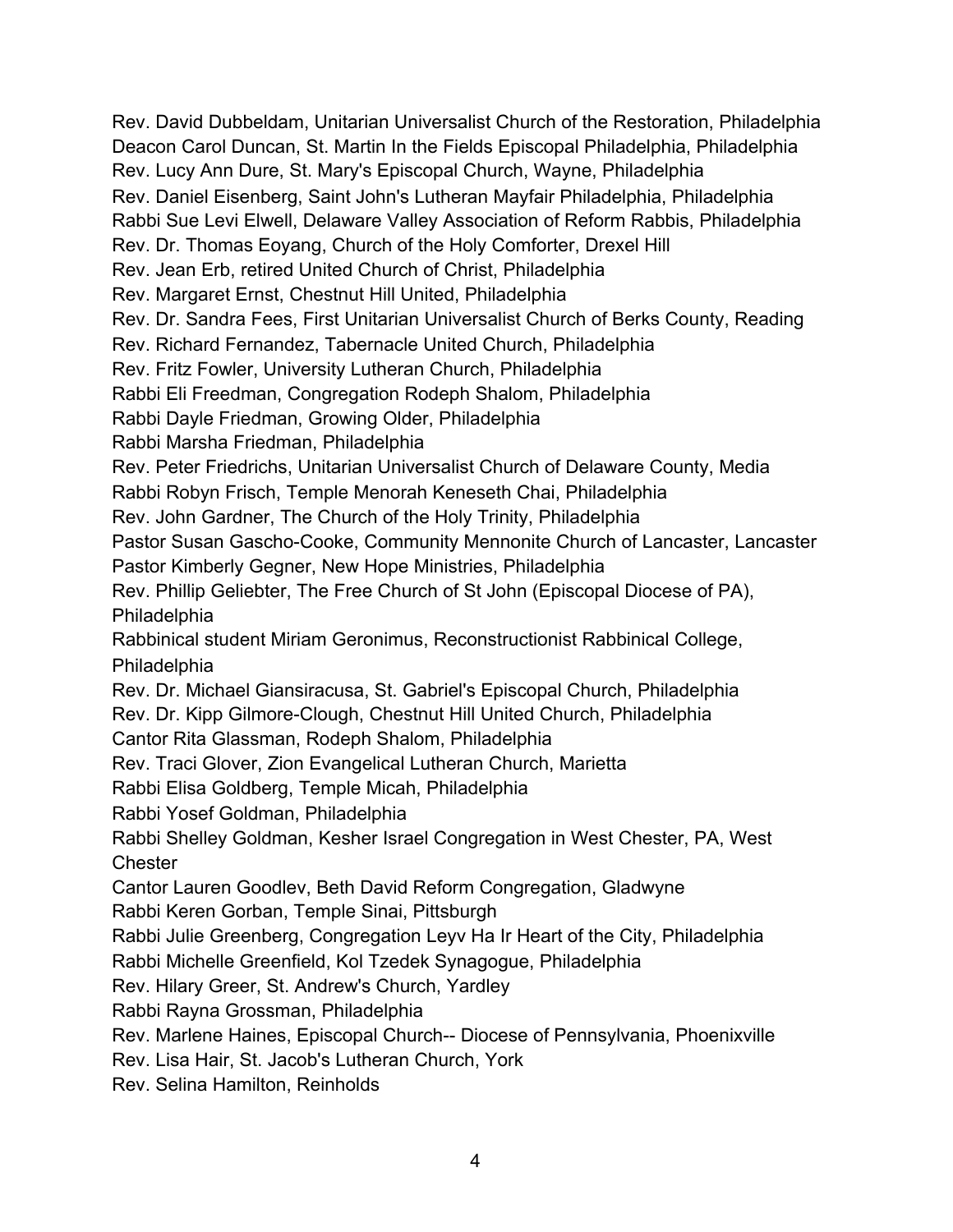Pastor Stacey Harcum, Lansdowne Elder Raelyn Harman, Overbrook Presbyterian Church, Philadelphia Rev. Dawn Harmon, Mt Zion A.M.E. Church, Columbia Pastor Mark Harris, Salem United Church of Christ, Columbia Rabbi Maurice Harris, Reconstructing Judaism, Glenside Imam Abdul-Halim Hassan, Masjidullah (co-chair of Zpower), Amble Rev. Sarah Hedgis, St Peter's Episcopal Philadelphia, Philadelphia Pastor Kate Heinzel, University Mennonite Church, State College Pastor Lorie Hershey, West Philadelphia Mennonite Fellowship, Philadelphia Rabbi Erin Hirsh, JEWEL Consulting, Glenside Rev. Grant Hofman, Spirit and Truth Fellowship Church, Philadelphia Rabbi Linda Holtzman, Tikkun Olam Chavurah, Philadelphia Pastor Leslie Homer-Cattell, Community Mennonite Church of Lancaster, Lancaster Rev. B. Michelle Horton, A Sacred Space Ministry, Philadelphia Rev. Dr. Chaz Howard, University of Pennsylvania, Philadelphia Rev. Dr. Sanford Hull, Jenkintown Rev. Dave Hunter, Unitarian Universalist Fellowship of Pottstown, Pottstown Rev. Robin Hynicka, Arch Street United Methodist Church, Philadelphia Rev. Greg Impink, Ironville & Newtown UMCs, Mountville Rev. Rebecca Irwin-Diehl, Second Baptist Church of Germantown, Philadelphia Rev. Kevin Jagoe, BuxMont Unitarian Universalist Fellowship, Warrington Rev. Paul James, CareView Community Church, Lansdowne Rev. Diane Jamison Fitch, Ardmore Presbyterian, Ardmore Rabbi Beth Janus, Rev. R Nazareno Javier, Episcopal Diocese of Pennsylvania, Hatboro Pastor Devin B Jeffers, First Reformed Church UCC, Lancaster Rev. Tim Johansen, Temple Lutheran Church, Havertown Rev. Dr. Kimberlee A. Johnson, Fellowship of Women Clergy, Philadelphia Dr. Kevin Johnson, Dare to Imagine Church, Philadelphia Pastor Yolanda Johnson, Disgrace to Grace, Philadelphia Rev. Caryl Conroy Johnson, St. Mary Magdalene Community, Springfield Bishop Peggy Johnson, Eastern PA United Methodist Conference, Valley Forge Pastor Crystal Johnson Goree, Second Baptist Church Germantown, Philadelphia, Rev. Gwendolyn Johnson-Bond, St. Peter's Evangelical Lutheran Church, Philadelphia Rev. Carla Jones Brown, Arch Street Presbyterian Church, Philadelphia Elder Keisha Jordan, FWC, Philadelphia Rabbi Valerie Joseph, Philadelphia Rev. Axel Kaegler, St. John's Lutheran Church of Spinnerstown, Spinnerstown Rabbi Beth Kalisch, Beth David Reform Congregation, Gladwyne Rabbi Nathan Kamesar, Philadelphia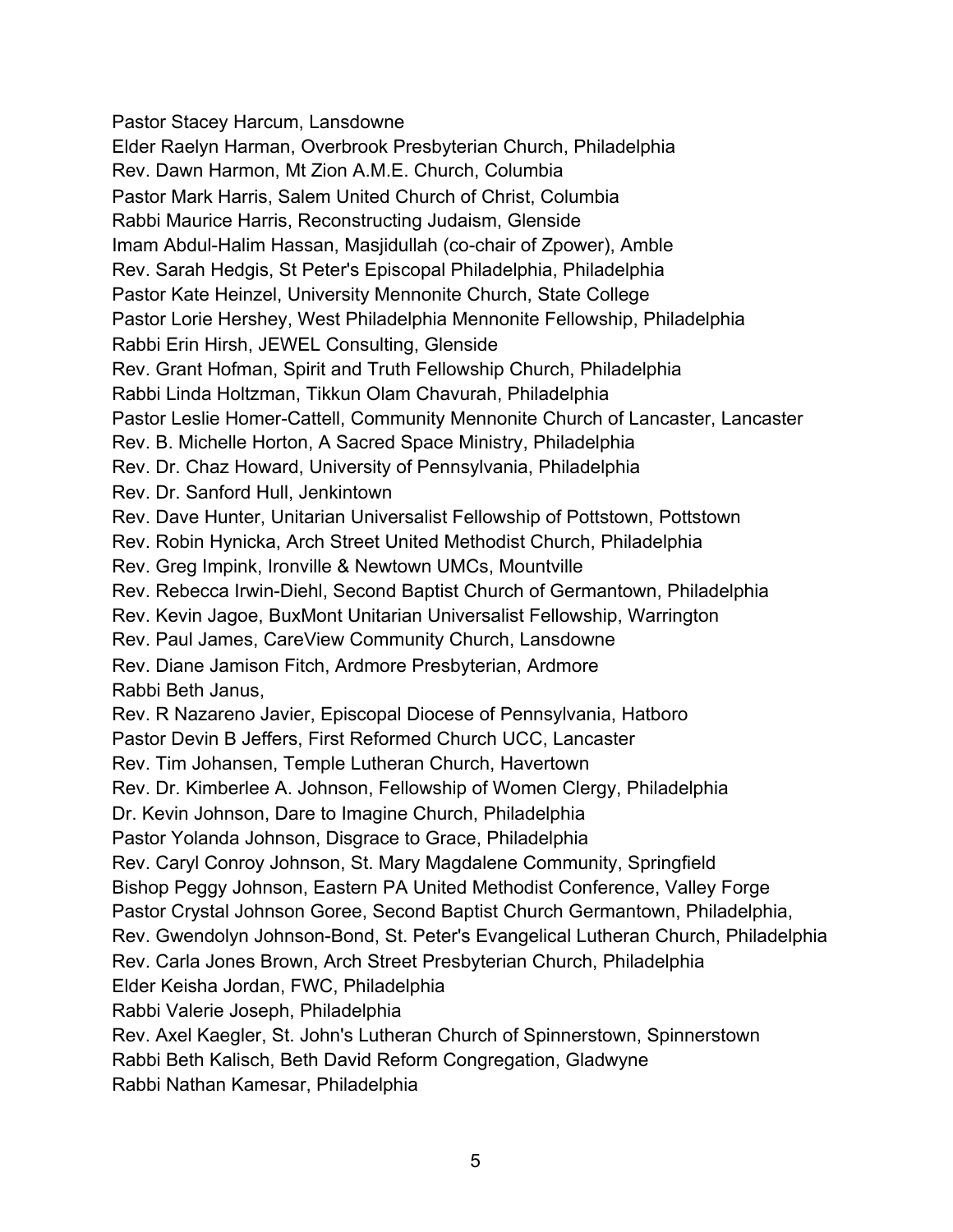Deacon Karen Kaminskas, St Mary's Episcopal Church, Ardmore Rabbi WIlliam Keller, Rev. Kim Kendrick, Bethany Children's Home, Philadelphia Deacon Paulette Kendrick Gray, POWER, Yeadon Rev. Jarrett Kerbel, Church of St. Martin in the Fields, Philadelphia Rev. Catherine Kerr, Bucks Episcopal Deanery, New Hope Rev. Dr. Flora Keshgegian, Episcopal Church, Bryn Mawr Rev. Dorothy Killebrew, Grandview United Methodist Church, Lancaster Rev. Dr. Bokin Kim, Won Buddhism, Glenside Rabbi Kevin Kleinman, Main Line Reform Temple, Wynnewood Rev. Joseph Klinger, Redemption Lutheran Church, Philadelphia Rev. Rebecca Knox, Zion (Spies) Evangelical Lutheran Church, Reading Rev. David Kozak, Incarnation/ Holy Ghost, Bethlehem Rev. Linda Kozlowski, Wyomissing Rabbi Yaacov Kravitz, Center for Spiritual Intelligence, Elkins Park Rabbi nancy kreimer, Mishkan Shalom, Philadelphia Rev. Jane Kropa, St. Paul's UCC, Fleetwood Rev. Kathryn Kuhn, Church of the Apostles UCC, Lancaster Rev. Thomas Lank, United Methodist Volunteers in Mission, Philadelphia Rabbi Alan LaPayover, Reconstructionist Rabbinical College, Philadelphia Rev. Jill LaRoche Wikel, Church of the Ascension, Parkesburg Rev. Karen Larson, Zion Lutheran Church, Leola Rev. Karen Larson, Zion Lutheran Church, Leola Rev. Steven Lawrence, Philadelphia Rabbi Robert Leib, Old York Road Temple - Beth Am, Abington Rev. Matthew Lenahan, Zion Lutheran Church, Akron Rabbi Sarra Lev, Reconstructing Judaism, Rabbi Yael Levy, Mishkan Shalom, Philadelphia Rabbi Annie Lewis, Temple Beth Zion-Beth Israel, Philadelphia Rabbi Mordecha Liebling, Philadelphians Organized to Witness Empower & Rebuild (POWER), Philadelphia Rev. Edward Livingston, Dryland UCC, Nazareth Rabbi Jessica Locketz, Temple Emanuel of South Hills, Pittsburgh Rev. Garrison Lockley, Pastor Crystal Lucky, Sword of the Spirit Church, Lansdowne Rev. Beth Lyon, Glenside United Church of Christ, Glenside Rev. Bruce MacCullough, Presbyterian Church - PCUSA, Philadelphia Rabbi Jill Maderer, Philadelphia Rabbi Andrew Markowitz, Adath Israel of the Main Line, Merion Station Rev. Dr. Marvin Marsh, American Baptist Churches, King of Prussia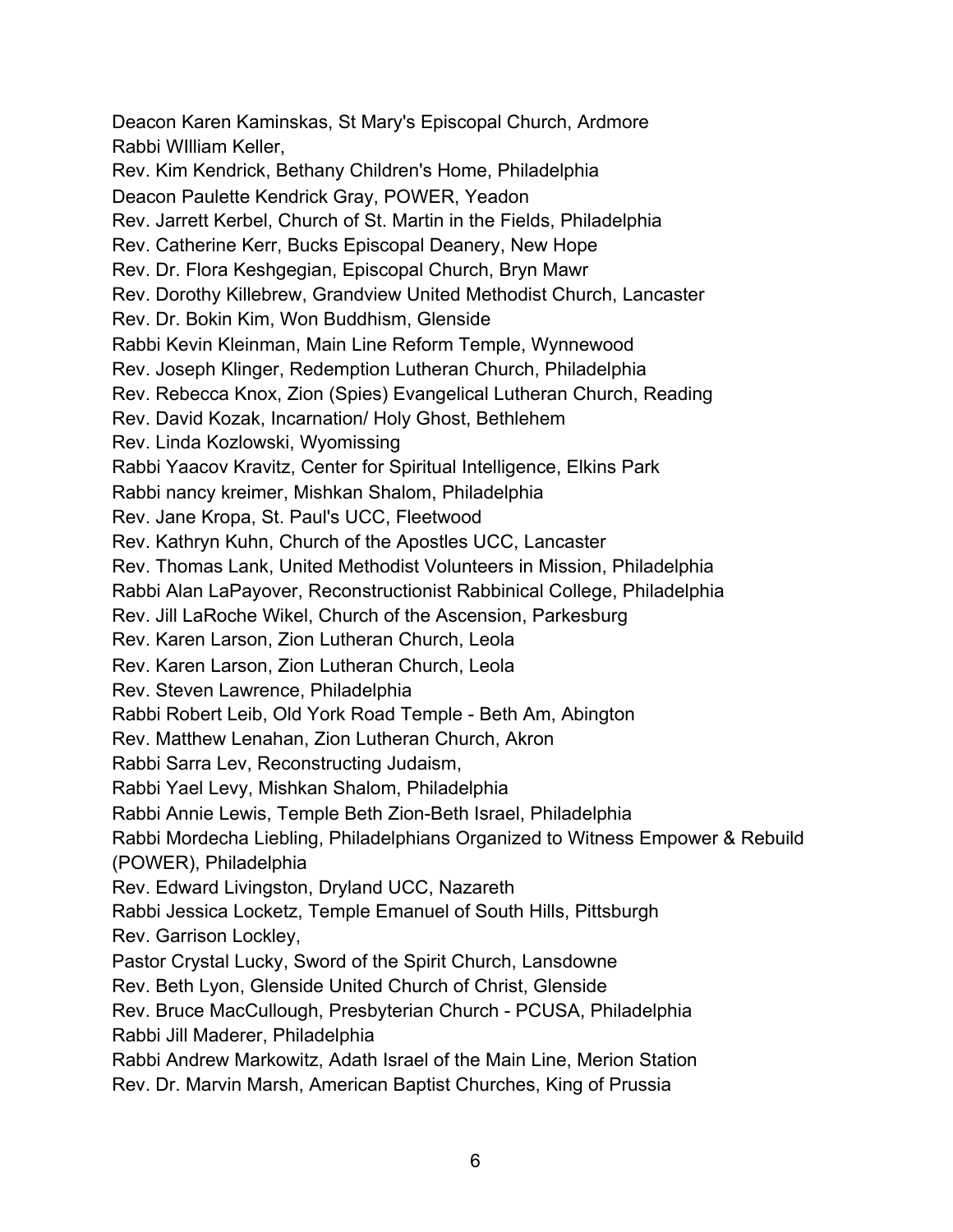Rev. Jane Marston, Tabor Lutheran Church, Philadelphia Rabbi Nathan Martin, Congregation Beth Israel of Media, Media Rev. Peter Martin, First Presbyterian Church at Norristown, Norristown Rev. Teresa Martin, Saint John's UCC Coopersburg, Pennsburg Rev. Kent Matthies, Unitarian Society of Germantown, Philadelphia Rev. Jennifer Mattson, St. Thomas Episcopal Church, Lancaster Rev. Dr. Patricia S McAllister, Mt Zion African Methodist Church, Columbia Rev. Dr. Darron McKinney, Bright Hope Baptist Church, Philadelphia Rev. Terri McNamara, St. Luke's UCC, Philadelphia Rev. Pamela McShane, Tree of Life Church PCUSA, Springfield Rev. MaryJo Melberger, Diocese of PA, Collegeville Rev. Dr. Constance Mentzer, Advent Lutheran Church, York Rabbi Andrea Merow, Elkins Park Cantor Harold Messinger, Congregation Beth Am Israel, Merion Station Rabbi Brian Michelson, Reform Congregation Oheb Sholom, Reading Rev. Joanne Miles, St Luke UMC Bryn Mawr, Bryn Mawr Pastor Daren Miller, Memorial Church of God in Christ, Haverford Rabbi Diana Miller, Kehilat HaNahar, New Hope Venerable Amy Miller, FPMT - Tibetan Buddhist Organization, Springfield Rev. Cheryl Moore, Retired, Shillington Rev. John Morris, POWER Interfaith Lancaster County, Lancaster Cantor Denise Moser, Beth Chaim Reform Congregation, Malvern Rev. Lydia Munoz, Swarthmore, Swarthmore Rabbi Yitz Nates, HaLev, Philadelphia Rev. Claire Nevin-Field, St. Peter's Episcopal Church, Philadelphia Pastor Rachel Nolt, Akron Mennonite Church, Akron Rev. Linda Noonan, Chestnut Hill United Church, Philadelphia Rev. Liam O'Doherty, Our Mother of Good Counsel Parish, Bryn Mawr Pastor Nicolas O'Rourke, Living Water United Church of Christ, Philadelphia Elder Kevin Outterbridge, Christian Fellowship Evangelistic Church, Philadelphia Rev. Lee Paczulla, WellSprings Congregation, Rev. Yana Pagan, American Baptist Churches, Churchville Rev. Michael Palmisano, The Episcopal Church of the Redeemer, Bryn Mawr Rabbi Jack Paskoff, Congregation Shaarai Shomayim, Lancaster Rev. Patricia Pearce, Presbytery of Philadelphiaâ€"Member, Philadelphia Rabbi Michelle Pearlman, Beth Chaim Reform, Ardmore Rabbi Hava Pell, RRA, Lemoyne Rev. Barbara Pence, Peace in Zion UCC, Zieglerville Rev. Sy Peterka, St. Vincent DePaul Catholic Church, Philadelphia Imam kenneth pilgrim-Nuriddin, The Philadelphia Masjid, Inc, Philadelphia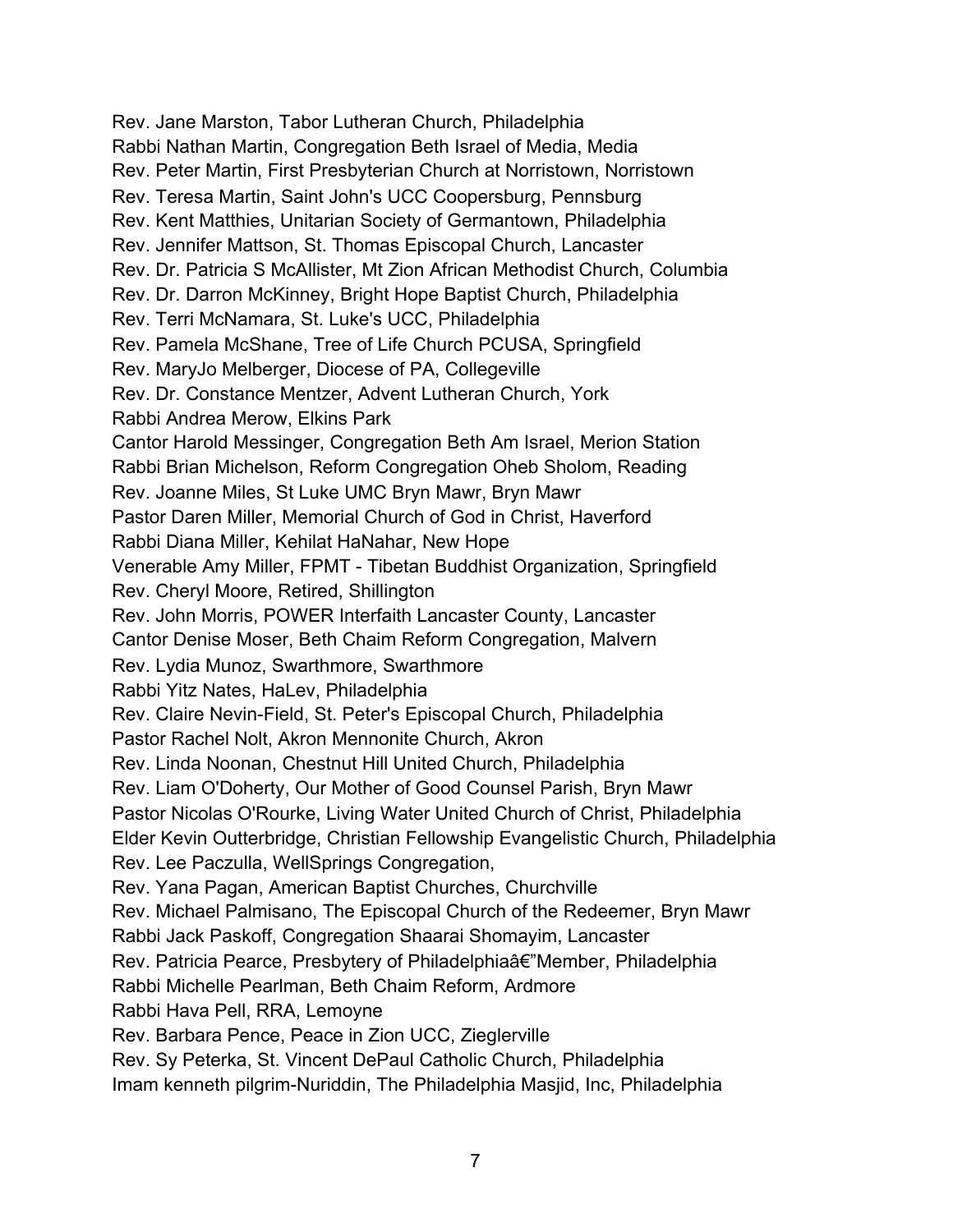Rev. Jacqueline Pinkney, AME, Philadelphia Rev. Robert Polk, Retired UCC pastor, Philadelphia Rev. Robert Polk, United Church of Christ, retired, Philadelphia Rabbi Michael Pollack, MarchOnHarrisburg, Philadelphia Rabbi Linda Potemken, Congregation Beth Israel of Media, Penn Valley Rabbi Marcia Prager, P'nai Or Jewish Renewal Congregation of Philadelphia, Philadelphia Pastor Robert Pyle, Pastor, Mount Pleasant Mills Rev. Cheryl Pyrch, Summit Presbyterian Church, Philadelphia Rev. Dr. Hillary Raining, St.Christopher's Church, Gladwyne Rev. Brian Rallison, Holy Innocents St. Paul's Episcopal Church, Philadelphia Pastor Dawn Ranck-Hower, New Holland Mennonite Church, New Holland Rabbi Jonah Rank, Kehilat HaNahar, New Hope Rabbi Rayzel Raphael, Darkaynu, Melrose Park Dr. Dana Reinhold, Central Philadelphia Monthly Meeting (Quaker), Philadelphia Rev. David Reppert, Emanuel (Bridesburg) United Church of Christ, Norristown Rev. Emily Richards, St. Peter's Episcopal Church, Glenside Rabbi Rebecca Richman, Philadelphia Rabbi Stacy Rigler, Bryn Mawr Rabbi Peter Rigler, Temple Sholom, Bryn Mawr Rev. James Rinehart, Hope Episcopal Church, Manheim Pastor LaShanda Roberts, The Potter's Legacy, Philadelphia Rev. Ashley Rossi, Carmel Presbyterian Church, Glenside Rev. Patricia Rubenstein, Retired, Doylestown Cantor Faryn Rudnick, Main Line Reform Temple, Wynnewood Rev. Joan Sabatino, UUJusticePA (Unitarian Universalist Justice PA), Harrisburg Rabbi Joan Sacks, N/A certified chaplain, Dresher Rev. Nancy Schongalla-Bowman, United Christian Church, Levittown Rev. Kathleen Gibbons Schuck, St Mary Magdalene, Blue Bell Rev. Deborah Schwartz, United Church of Christ, Fleetwood Rabbi Dr. Elyse Seidner-Joseph, Makom Kadosh, West Chester Rev. Dr. Julia Sheetz-Willard, Villanova University Campus Ministry, Bryn Mawr Rev. Joyce Shin, Swarthmore Presbyterian Church, Swarthmore Pastor Gerald Simmons, Faith Tabernacle Church of God in Christ, Lancaster Rev. Dr. Michelle A. Simmons, Why Not Prosper, Philadelphia Rev. Aija Simpson, Unitarian Universalists of the Cumberland Valley, Boiling Springs Deacon Matthew Simpson, The Episcopal Church, Furlong Rev. McKinley Sims, Unitarian Universalist Church of the Restoration, Philadelphia Rev. Greg Smith, St. Luke's, Germantown, emeritus, Philadelphia Pastor Edward W. Smith, New Joy Missionary Baptist Church, Philadelphia,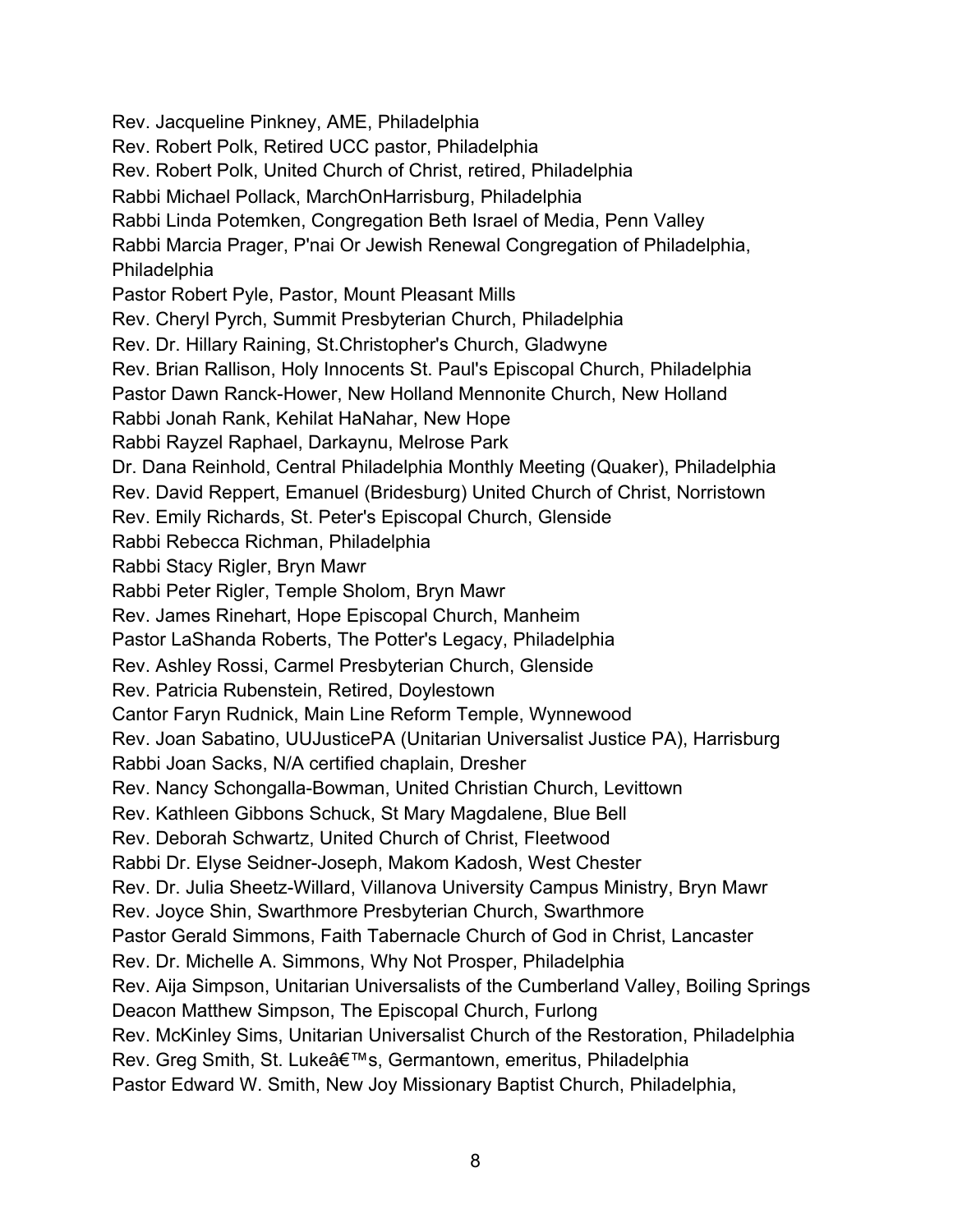Rev. Margaret Somerville, Gladwyne Presbyterian Church, Gladwyne Minister Anthony L. Spann, CareView Community Church, Lansdowne Rev. Suzanne Spaulding, United Church of Christ, Pottstown Chaplain Lincoln Statler, Psychiatric Hospital- Greater Philadelphia, Philadelphia Rabbi Jacob Staub, Reconstructing Judaism, Blue Bell Rev. Todd Stavrakos, Gladwyne Presbyterian Church, Gladwyne Rabbi Erica Steelman, Chaplain, Philadelphia Rabbi George Stern, Philadelphia Rabbi David Straus, Main Line Reform Temple, wynnewood Rev. Sandra Strauss, Pennsylvania Council of Churches, Harrisburg Rabbi Elliot Strom, Yardley Rev. Kasha Sudler, African Methodist Episcopal Church, The Very Rev. Judith Sullivan, Philadelphia Episcopal Cathedral, Philadelphia Rabbi Jeff Sultar, B'nai Jacob, Phoenixville Rabbi Daniel Swartz, Temple Hesed, Clarks Summit Rabbi Ron Symons, JCC Greater Pittsburgh, Pittsburgh Rabbi Robert Tabak, Elkins Park Clergy Leader Hugh Taft-Morales, Philadelphia Ethical Society, Takoma Park Rev. David Tatgenhorst, St. Luke United Methodist Church, Bryn Mawr Pastor David Tatgenhorst, St. Luke United Methodist Church, Philadelphia Rev. Ethelyn Taylor, Oxford Presbyterian Church, Philadelphia, Dr. Ahmet Selim Tekelioglu, CAIR-PA, Philadelphia Rev. Priscilla Tennant, Chestnut Hill United Church, Philadelphia Rev. Abbey Tennis, First Unitarian Church of Philadelphia, Philadelphia Rabbi David Teutsch, Reconstructionist Rabbinical College, Philadelphia Rev. Stephanie Anne Thompson, St. Luke's United Church of Christ, Ottsville, **Sellersville** Rev. Timothy Thomson-Hohl, Ardmore United Methodist Church, Wynnewood Deacon Deacon Barbara Tobin, St. Mary's Episcopal Church at Penn, Philadelphia Cantor Cantor Eliot Vogel, Har Zion Temple, Narberth Rabbi Mira Wasserman, Center for Jewish Ethics, Reconstructionist Rabbinical College, Wyncote Rabbi Elyse Wechterman, Reconstructionist Rabbinical Association, Wyncote Rabbi Sheila Weinberg, retired, Philadelphia Rabbi Raysh Weiss, Congregation Beth El of Bucks County, Yardley Rev. Rachel Wenner Gardner, The Church of the Holy Trinity, Philadelphia Rev. Sharon White, First African Baptist Church, Rev. Ben Wideman, University Mennonite Church, State College Rev. James Williams, First Baptist Church of Philadelphia, Philadelphia Rev. Carla Wilson, Lutheran Church of the Good Shepherd, Lancaster